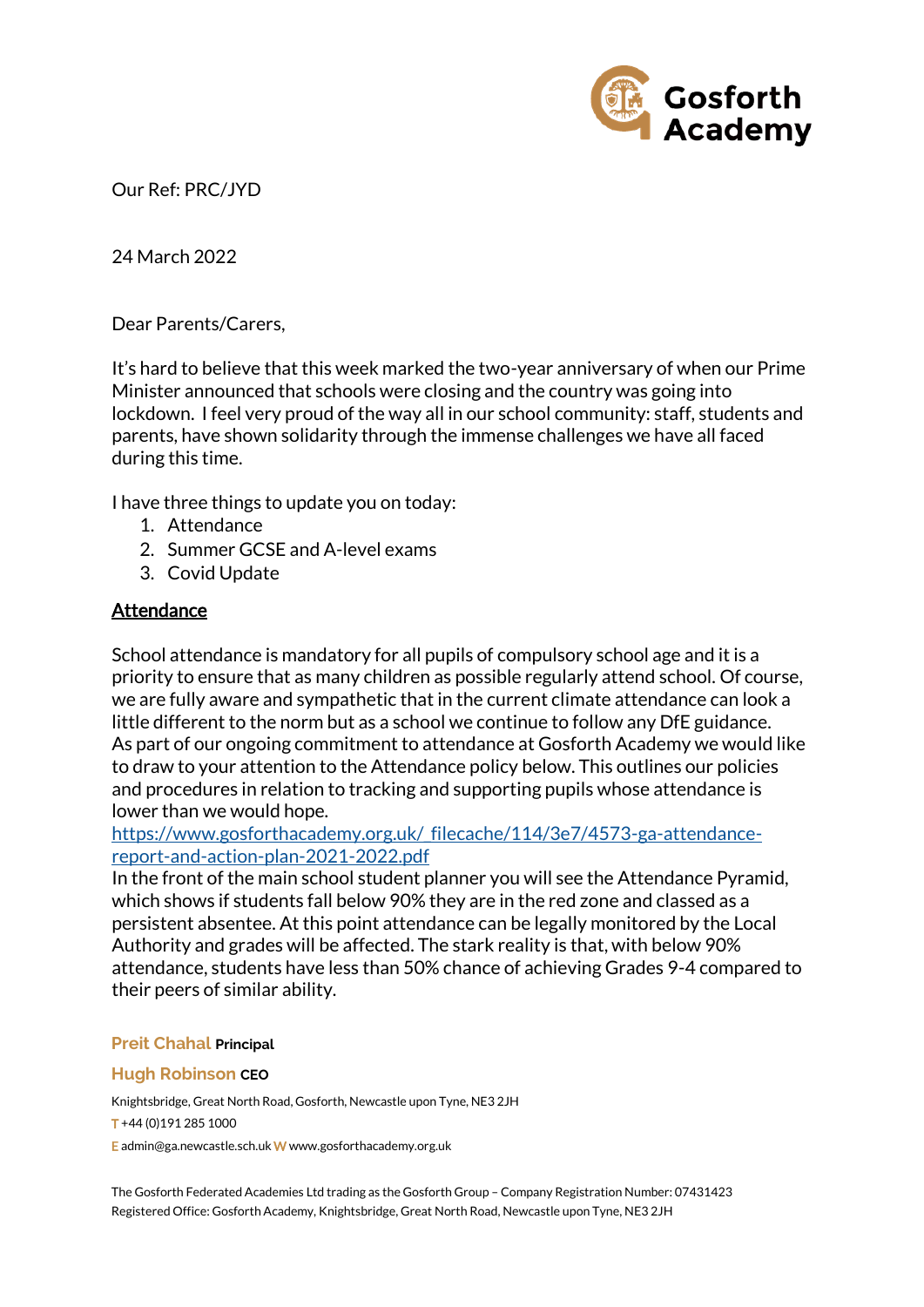We are extremely proud of all that our students achieve, therefore, by encouraging high levels of attendance we are determined to work together to ensure every child reaches their full potential by being present in school for as much time as possible. Strong attendance is particularly vital for the next few months as Year 11 & Year 13 enter into the final stages of their exam preparation. Year 10 and 12 will also be gearing up for mock exams or, in the case of Year 9, starting new courses. We are making attendance a big focus at present, so you may receive more information regarding this.

# Summer GCSE and A level Exams

A-level Results Day = 18th August 2022

GCSE Results Day =  $25<sup>th</sup>$  August 2022

The Government have made it clear that these are going ahead and with five teaching weeks to go students should now be working hard. The changes that have been made to facilitate an exam season taking place this summer include:

- Advanced information being released which can be seen using the links below. This has been shared with students by subject teachers.
- Some subjects have no Advanced Information e.g. GCSE English Literature, History and Geography as papers contain optionality instead.
- Some subjects e.g. Maths have formulae sheets.
- Some subjects have changes to NEA
- Changes to exam scheduling has taken place so that papers are more spread out in the event that a student misses one due to covid.
- Appeals and the structure and format of papers will be the same as 2019

I'd like to dispel a myth that if a student does not attend an exam then they will automatically receive a Teacher Assessed Grade. This is absolutely not the case. Exam boards have spread out their scheduling in each subject more than a normal year. The only time we are likely to use TAG evidence is if the Government decide to completely cancel exams nationally, which at present seems unlikely. You should also be aware that there is no opportunity to sit exams in November 2022 unless it is GCSE English or Maths resit.

### AQA <https://www.aqa.org.uk/2022-exam-changes> Eduqas (WJEC) <https://resources.eduqas.co.uk/Pages/ResourceSingle.aspx?rIid=1764> Pearson [https://qualifications.pearson.com/en/campaigns/summer-2022](https://qualifications.pearson.com/en/campaigns/summer-2022-support.html?utm_source=ealertairelease&utm_medium=email&utm_campaign=GBEDGS0821SUM22) [support.html?utm\\_source=ealertairelease&utm\\_medium=email&utm\\_campaign=GBE](https://qualifications.pearson.com/en/campaigns/summer-2022-support.html?utm_source=ealertairelease&utm_medium=email&utm_campaign=GBEDGS0821SUM22) [DGS0821SUM22](https://qualifications.pearson.com/en/campaigns/summer-2022-support.html?utm_source=ealertairelease&utm_medium=email&utm_campaign=GBEDGS0821SUM22) **OCR**

<https://ocr.org.uk/qualifications/2022-advance-information/>

The main messages from the school with regards to exam preparation are:

1. Most students have started revising out of school hours (despite what some may say) - if you haven't started, you're in the minority.